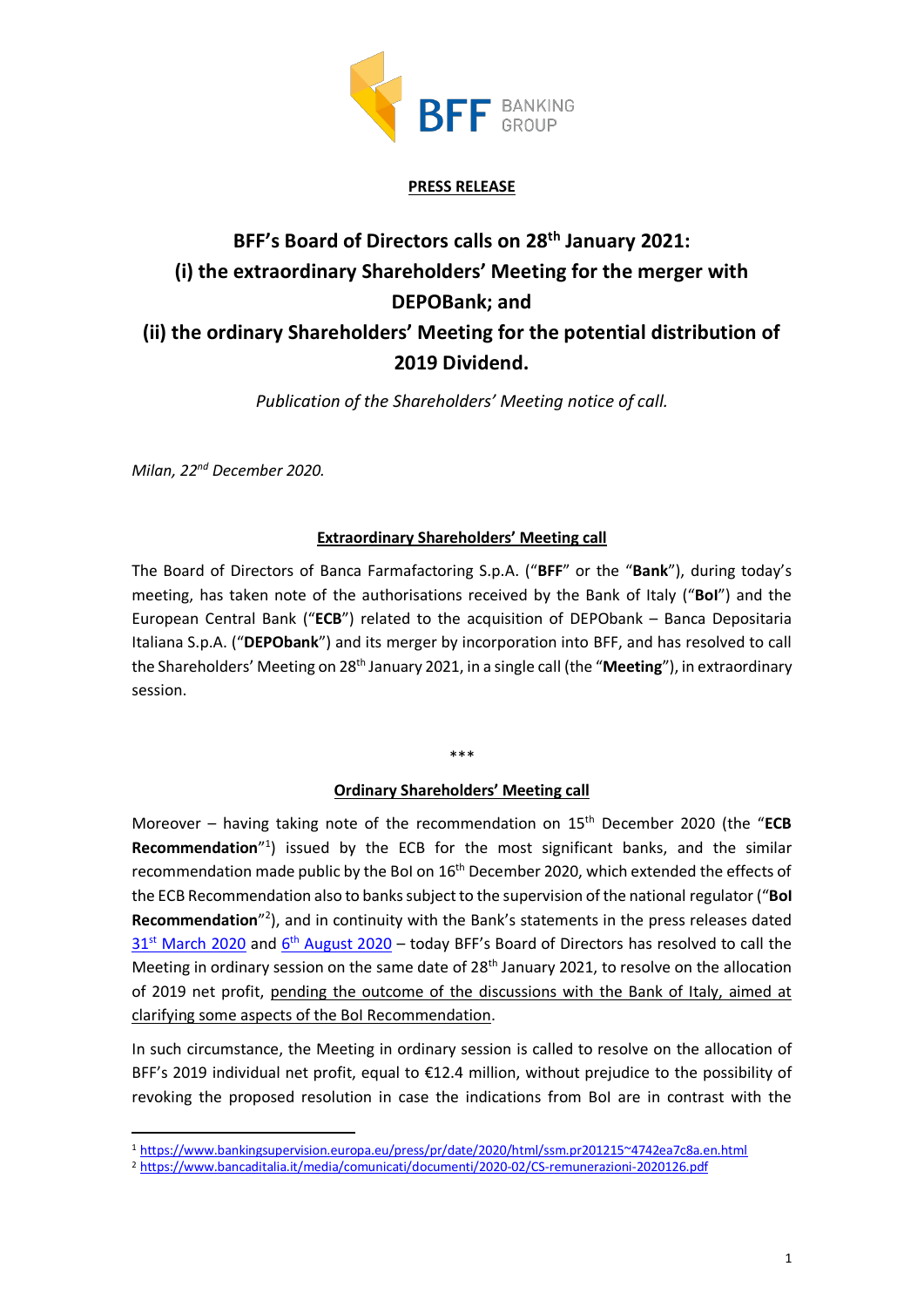

proposed distribution.

As regards to the remaining amount relating to the interim dividend on BFF's 2020 individual net profit, up to €58.5 million, the Board of Directors may be called on the same Meeting date of 28<sup>th</sup> January 2021 to resolve on such distribution, in such a way that, subject to the Meeting resolution and interlocutions with BoI, it may proceed with a single distribution of the 2019 Dividend.

To sum up, there will then be submitted to the Meeting for approval:

- in the ordinary session, the cash distribution of a dividend equal to  $\epsilon$ 0.0727 per ordinary share, gross of withholdings. The distribution, if approved by the Meeting, will take place starting from 3<sup>rd</sup> February 2021, with ex-dividend date on  $1<sup>st</sup>$  February 2021 (coupon n<sup>o</sup> 3), and *record date* on 2nd February 2021;
- in the extraordinary session, (i) the plan of merger by incorporation of DEPObank into BFF, pursuant and for the purposes of article 2501-*ter* of the Italian Civil Code, (ii) the amendment to the company name from Banca Farmafactoring S.p.A. to BFF Bank S.p.A., (iii) and the amendments to the articles 1,4, and 5 of the Articles of Association, with consequent approval of the new Articles of Association, with effect from the effective date of the merger.

In compliance with the provisions of article 125-*bis*, paragraph 1, of Legislative Decree n° 58 of 24 February 1998, and subsequent amendments and additions ("*Testo Unico della Finanza*"), BFF Banking Group announces that the notice of call for the Meeting has been made available today on the authorized "*SDIR*" system [1Info,](https://www.1info.it/PORTALE1INFO) and in the section *[Governance > Shareholders'](https://it.bffgroup.com/en/shareholders-meeting-documentation)  [Meeting Documentation](https://it.bffgroup.com/en/shareholders-meeting-documentation)* of the Group BFF website, and will be published, by extract, on the newspaper "Il Sole 24 Ore" tomorrow, 23rd December 2020.

It should also be noted that any further documentation, whose publication is required in connection with the items on the agenda of the Meeting, will be made available according to the terms and conditions set out by current legislation.

\*\*\*

This press release is available on-line on BFF Group's website [www.bffgroup.com](http://www.bffgroup.com/) within the section *Investors > Press Releases*.

### **BFF Banking Group**

BFF Banking Group is the leading player specialised in the management and non-recourse factoring of trade